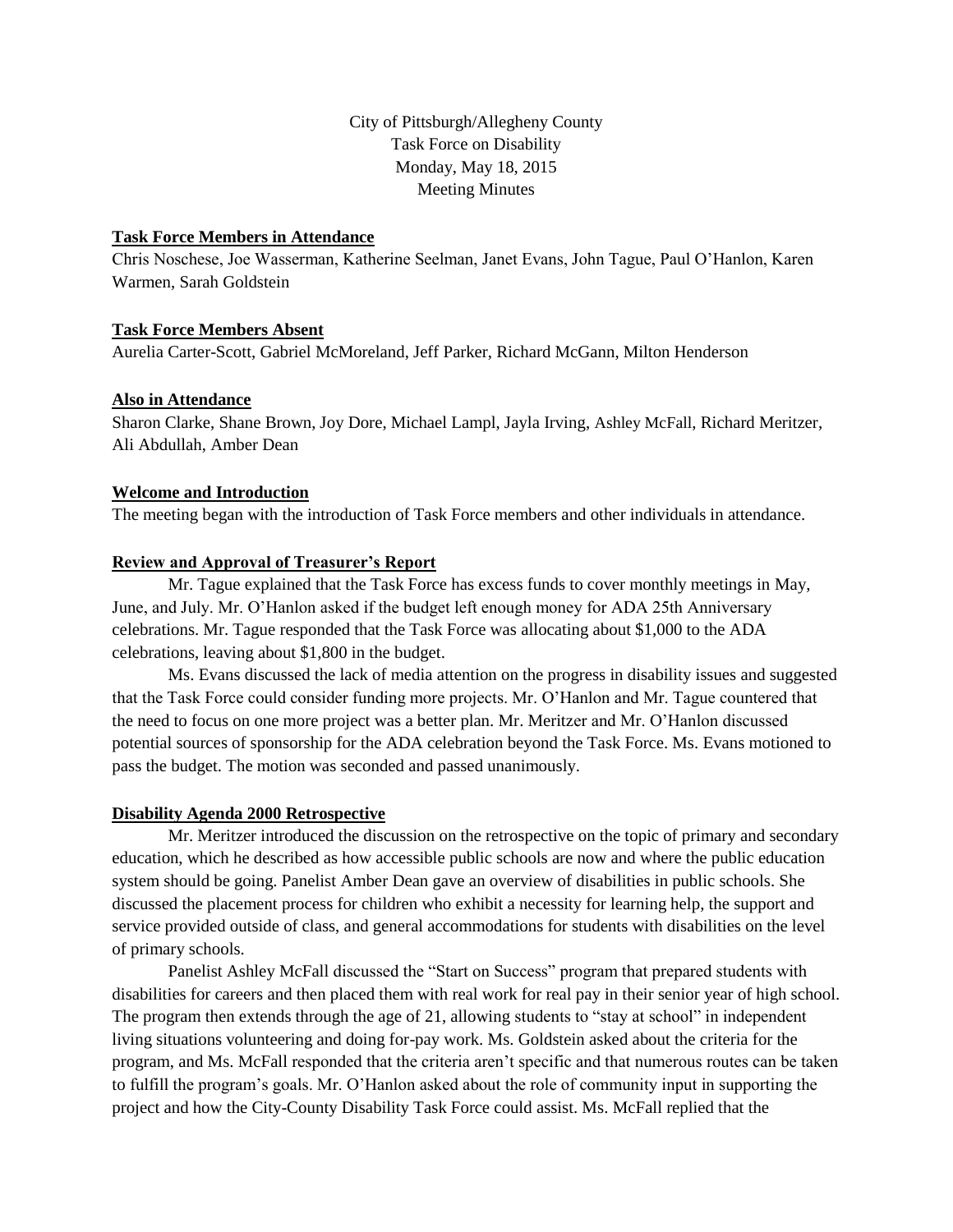community and the Task Force were welcome to help as much as possible and that there needed to be a better way of matching students with appropriate programs. Mr. Meritzer brought up the issue of bullying and its negative correlation with education on the topic. Ms. Dean agreed and suggested that more education on disability topics would be helpful.

Ms. Dore asked about IEPs (Individualized Education Programs) and what they mean for autistic children. Ms. Dean discussed in response the needs of the child, the IDEA plan, LEAs, and yearly assessments to determine whether a child is being helped in the correct way. Mr. Noschese discussed the use of the Office of Vocational Rehabilitation starting at 15 with mentoring, and Ms. Dean added that Southwestern Pennsylvania has a nationally-praised program that is looking to expand. Dr. Seelman asked about suspension and detention policies. Ms. Dean added that they are somewhat severe and that the program is looking to replace them with something better. The special needs-adaptive sports programs in schools like Allderdice and Brashear consist of track and field teams of both disabled and non-disabled students and have yet to experience problems with equipment or funding.

Mr. O'Hanlon asked Ms. Irving about the IEP program and how well it worked. Ms. Irving replied that they do, although the pace of work was often too much and not enough support was provided. Mr. Wasserman asked about the percent of disabled children in the region's primary and secondary schools who have visual impairments, to which Ms. Dean replied approximately two percent. Mr. Wasserman then asked about TVIs (Teachers of students with Visual Impairments), and Ms. Dean elaborated that students with TVIs receive hybrid educations and are evaluated individually.

Mr. O'Hanlon inquired about the accessibility of primary and secondary schools in the region. Ms. Dean informed him that all but five buildings are accessible. Dr. Seelman asked about the wiring of buildings, to which Ms. Dean replied that the buildings are attempting to go wireless and contain a degree of technology throughout.

#### **Presentation on Disability Mentoring Day**

Mr. Meritzer gave a brief overview of the history of Disability Mentoring Days, beginning in 1999 and being held every third Wednesday in October. The program itself places younger individuals with disabilities with local employers. Ms. Warmen asked about the contact information for the event, and was told about Bender Consulting, a company Mr. Noschese endorsed. Mr. Abdullah made the distinction between entrepreneurship for individuals with disabilities and the work disabled individuals do for Bender.

Dr. Seelman asked about how these programs interact with social security benefits and supplemental income. Mr. Noschese responded that in many cases benefits from these programs would be cut, but that nevertheless Bender also provides for most costs incurred from loss of health and other benefits. Ms. Evans and Mr. Abdullah brought up the additions to the former Skyline terrace homes near the YMCA in the Hill District that have now allocated five percent of their new housing to specific needbased living situations.

#### **Update on Oakland for All Ramp Crawl**

Ms. Warmen recapped "ramp crawl" sponsored by Oakland for All on May 5. Mr. Meritzer lauded the event as a success, saying that around fifteen people came to the event. Dr. Seelman, Mr. Tague, and Mr. O'Hanlon all praised the event. Ms. Dore complained that the ramp crawl lacked an interpreter for sign language. Mr. Meritzer apologized for the overlook and promised to look into addressing the issue.